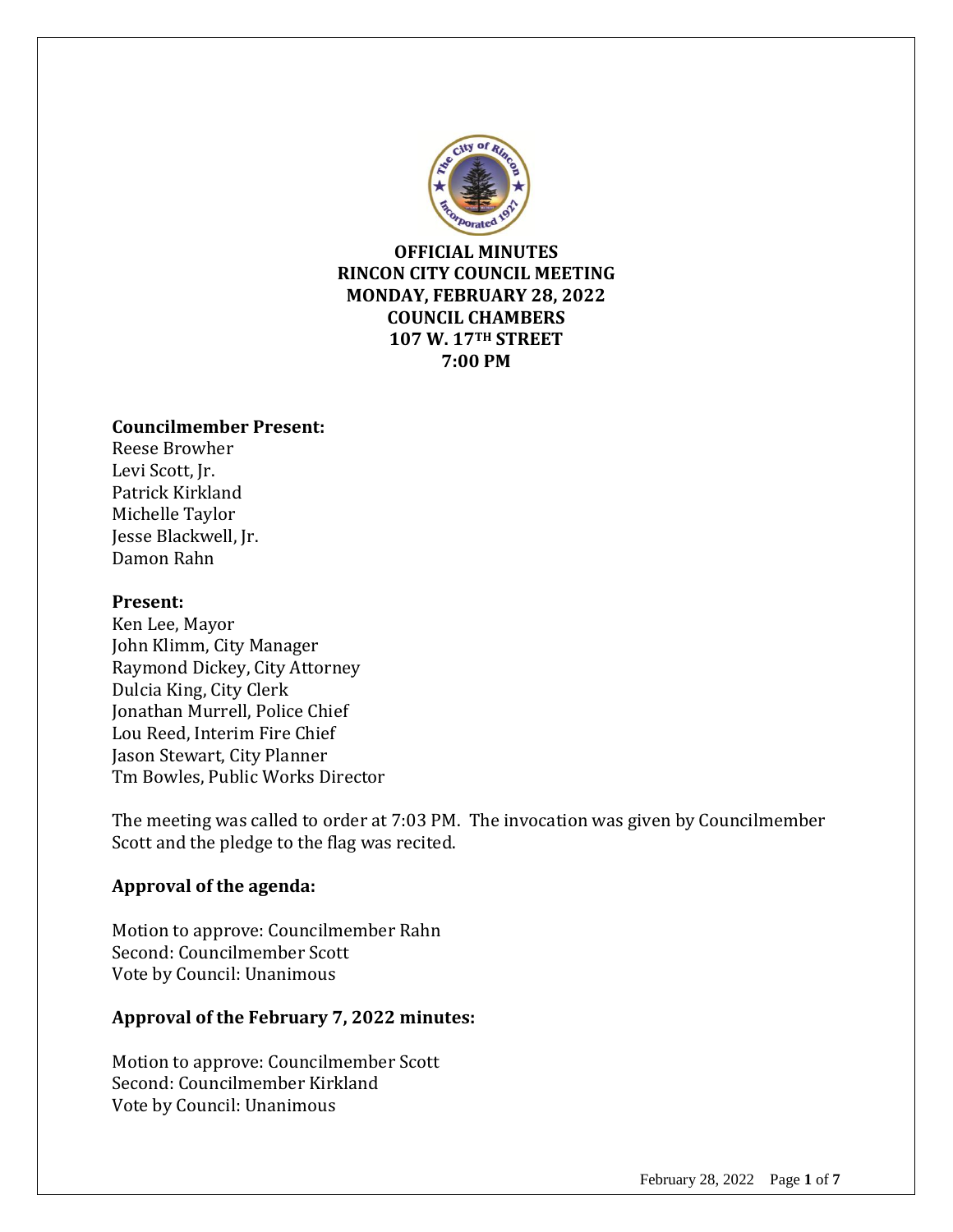## **Approval of the February 14, 2022 minutes with the following:**

New business item 11 referenced Councilmember Rahn as Chief Rahn; new business items 2 and 3 needs to include the dollar amounts of the contracts with Utilities Services Co., \$6745.00 and \$5000; and one grammatical error under Building and Zoning administrative reports.

Motion to approve: Councilmember Scott Second: Councilmember Blackwell Vote by Council: Unanimous

#### **Old Business:**

## **1. Griffin Contracting request approval of pay request # 3 in the amount of \$81,234.81 for the 2021 Rincon TSPLOST – Middleground Road. LI #320.4100.549104 (Tabled at the 2/14/2022 meeting)**

Motion to remove from the table: Councilmember Kirkland Second: Councilmember Scott Vote by Council: Unanimous

Doug Morgan with EMC was present. Mr. Morgan said this is for the completion of the box culvert and water lines. On February 3rd, Mr. Morgan, Mr. Klimm and Mr. Bowles met with the president of Griffin Contracting. Since that meeting we agreed to give them a hundred day extension due to issue with the shortage and the rail car issues. As of February 11, they should have temporarily paved all of the lateral cuts at their cost, temporarily paved the box culvert, cleaned up the street, dress up the shoulders, put traffic control at the box culvert and open the road back up. Mayor Lee asked Mr. Morgan about the patch over the culvert, it is deteriorating. Mr. Morgan said they told him that they would monitor that and fix any holes. Councilmember Scott said he would prefer that they leave the road open until they can pave the complete road.

Motion to approve: Councilmember Scott Second: Councilmember Browher Vote by Council: Unanimous

# **2. Consideration to accept transfer of sanitation services agreement from Waste Pro of South Carolina, Inc. to Capital Waste Services, LLC. (Tabled at the 2/14/2022 meeting)**

Motion to remove from the table: Councilmember Scott Second: Councilmember Rahn Vote by Council: Unanimous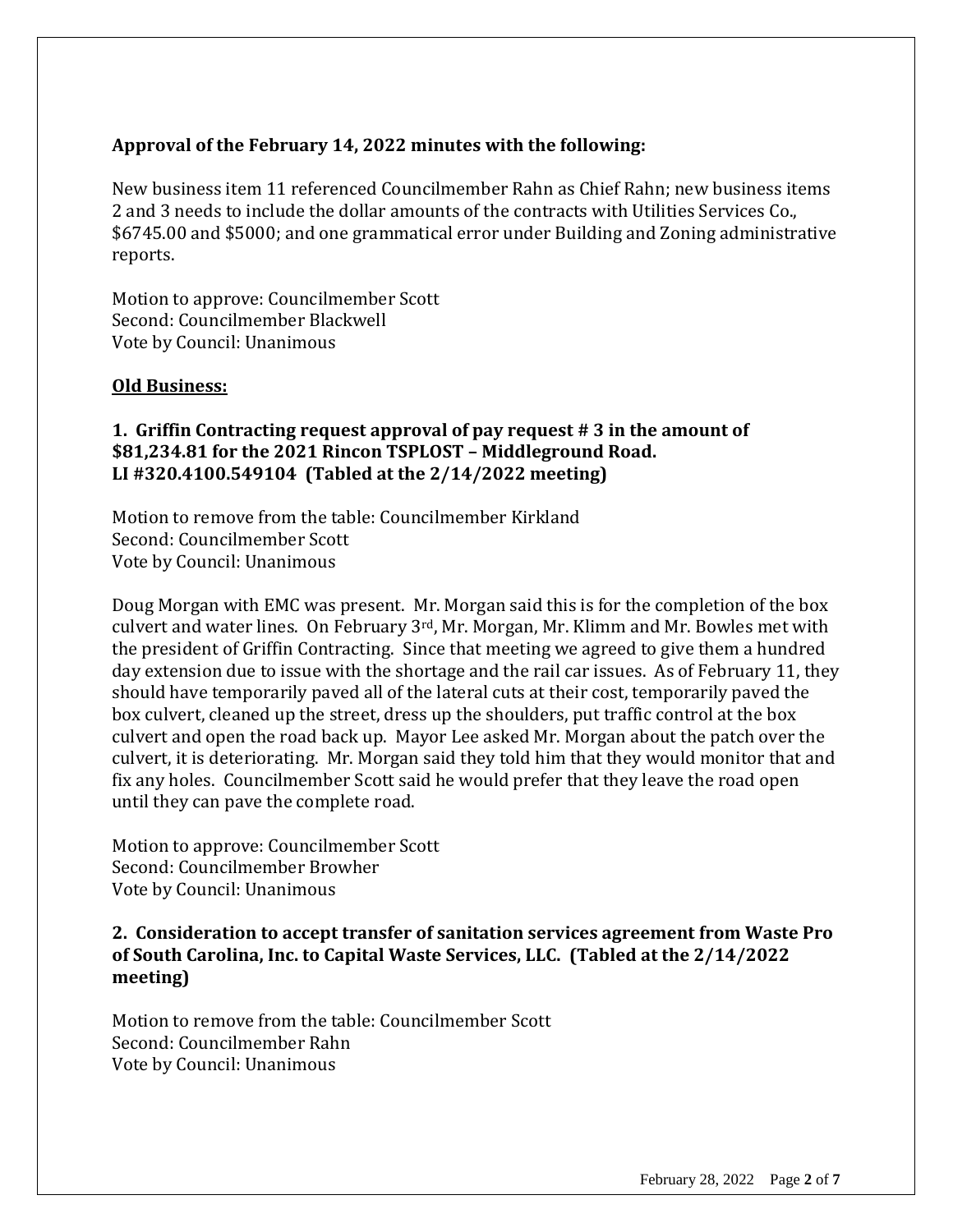Attorney Dickey requested that Council take no action because the closing has not been consummated. Councilmember Blackwell asked do you know when that might happen, Attorney Dickey said they expect it would be fairly soon. Mr. Klimm said we have communicated with both parties and they are aware we would not take action on this.

No action

**3. Vote on a petition filed by Toss Allen of Allen Engineering for Preliminary/Final approval on a Major Subdivision Site Plan. The property is located at 110 Barnwell Avenue. The property is 6.12 acres and is zoned R-4 (single family residential); the property is owned by Scott Martin of CS Martin, Inc. (Map and Parcel # R2110003) (Tabled at October 11, 2021 meeting)**

Motion to remove from the table: Councilmember Browher Second: Councilmember Blackwell Vote by Council: Unanimous

Mr. Stewart said last fall Council discussed this site plan. Council requested Mr. Allen get with Tim Bowles to take a look at the drainage and come up with a plan. Mr. Bowles is accepting of the plan. Councilmember Kirkland asked what the changes were; Mr. Bowles said on the left hand side of the property they had to do rerouting to get it over to the ditch.

Motion to approve: Councilmember Scott Second: Councilmember Blackwell Vote by Council: Unanimous

#### **New Business:**

**1. Vote on a request filed by Bowman Consulting Group for Preliminary and Final Site Plan approval for a 5,098 square foot expansion to the existing Wal-Mart, for their online pickup. The property is located at 434 S. Columbia Avenue and is zoned GC (General Commercial); the property is owned by Wal-Mart Real Estate Business Trust. (Map and Parcel # R2570043)**

Andrew Peterson with Bowman Consulting was present by phone. Mr. Stewart said the Planning and Zoning Board did recommended approval. Mr. Peterson said this will be and expansion on the existing program, expanding the stock room in the back and increasing the parking spaces. Mayor Lee asked would the entrance off Lisa Street be impacted, Mr. Stewart said our engineers did look at it. Councilmember Kirkland said his concern is around holidays with the tractor trailers that are back there.

Motion to approve: Councilmember Scott Second: Councilmember Blackwell Vote by Council: Unanimous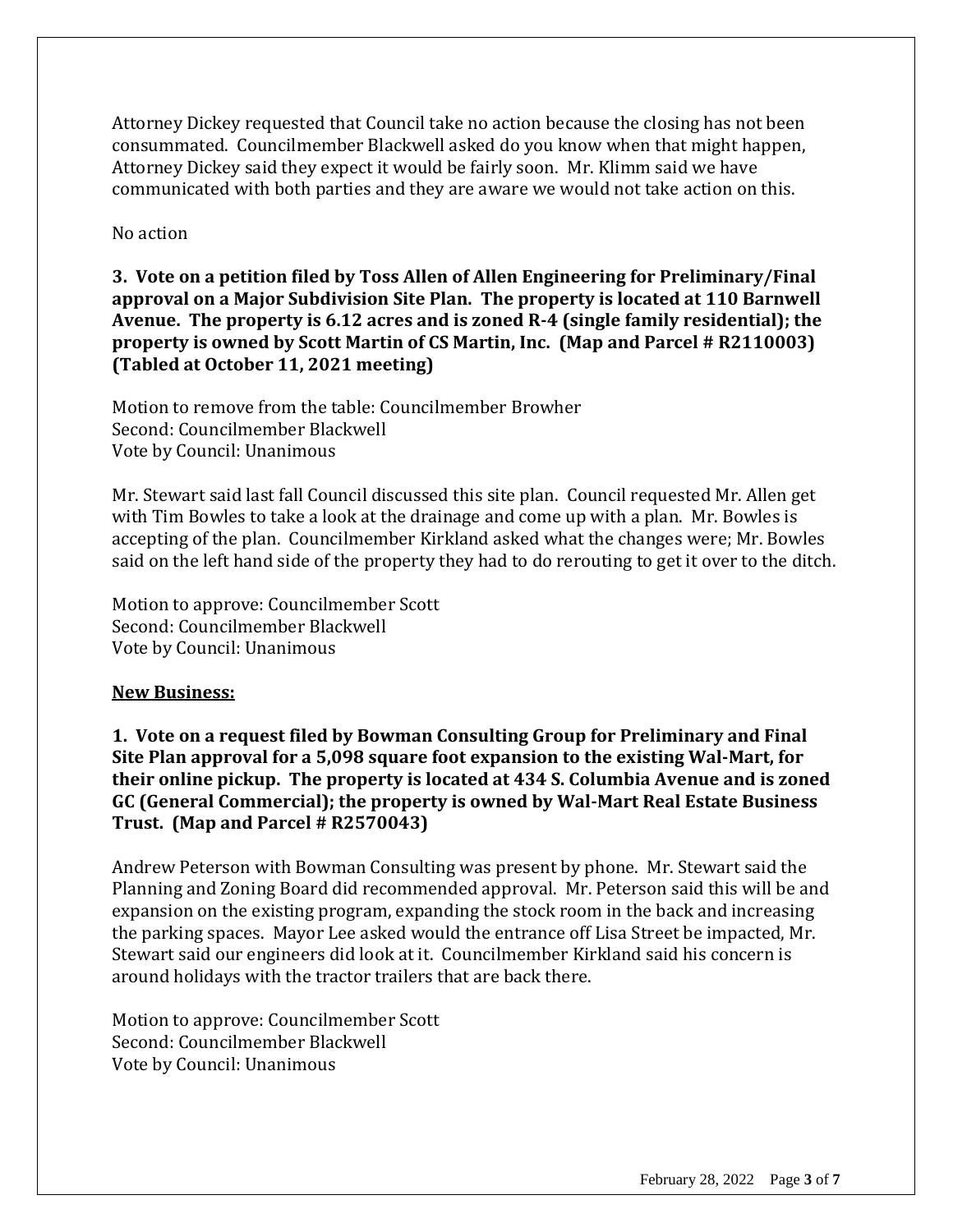# **2. Vote on the second reading of a petition filed by Donut Development, LLC requesting a Zoning Map Amendment for a 1.057 acre parcel located on Twelfth Street, Lot 3 to amend the zoning from OC (office Commercial) to GC (General Commercial); the parcel is owned by Donut Development, LLC. (Map and Parcel # R2780003)**

Jay Andrews, owner was present. Mr. Andrews said he is seeking the rezoning that is required so that he might have T-Mobile lease the final space. T-Mobile being a retail business is not allowed under the current zoning. Jason Stewart said Planning and Zoning recommended approval.

Motion to approve: Councilmember Rahn Second: Councilmember Scott

Councilmember Browher asked about the timeframe, Mr. Andrews said about seven months. Councilmember Kirkland asked about traffic. Mr. Andrews said they will come in off 12<sup>th</sup> Street and enter into the back what they call stacking.

Vote by Council: Unanimous

# **3. Vote on a request filed by Donut Development, LLC for Preliminary/Final Site Plan approval for a Commercial space with 3 units, located at Twelfth Street, Lot 3. The property is owned by Donut Development, LLC. (Map and Parcel # R2780003)**

Mr. Stewart said the Planning and Zoning Board did recommend approval.

Motion to approve: Councilmember Blackwell Second: Councilmember Scott Vote by Council: Unanimous

# **4. Request approval to pay M.E. Sack Engineering for engineering services done at the WWTP in the amount of \$5,433.50. LI #320.4335.541453**

Marcus Sack was present. Mr. Sack said he is looking forward to working with the City on the Waste Water Treatment Plant expansion.

Motion to approve: Councilmember Scott Second: Councilmember Browher Vote by Council: Unanimous

# **5. Request approval to pay M.E. Sack Engineering for engineering services done at the WWTP in the amount of \$10,000.00. LI #320.4335.541453**

Mr. Sack said this is for additional engineering; they have been working pretty hard to get the Water and Sewer Infrastructure grant. Mayor Lee publicly recognized Mr. Sack and thanked him for submitting the Water and Sewer Infrastructure grant on behalf of the City.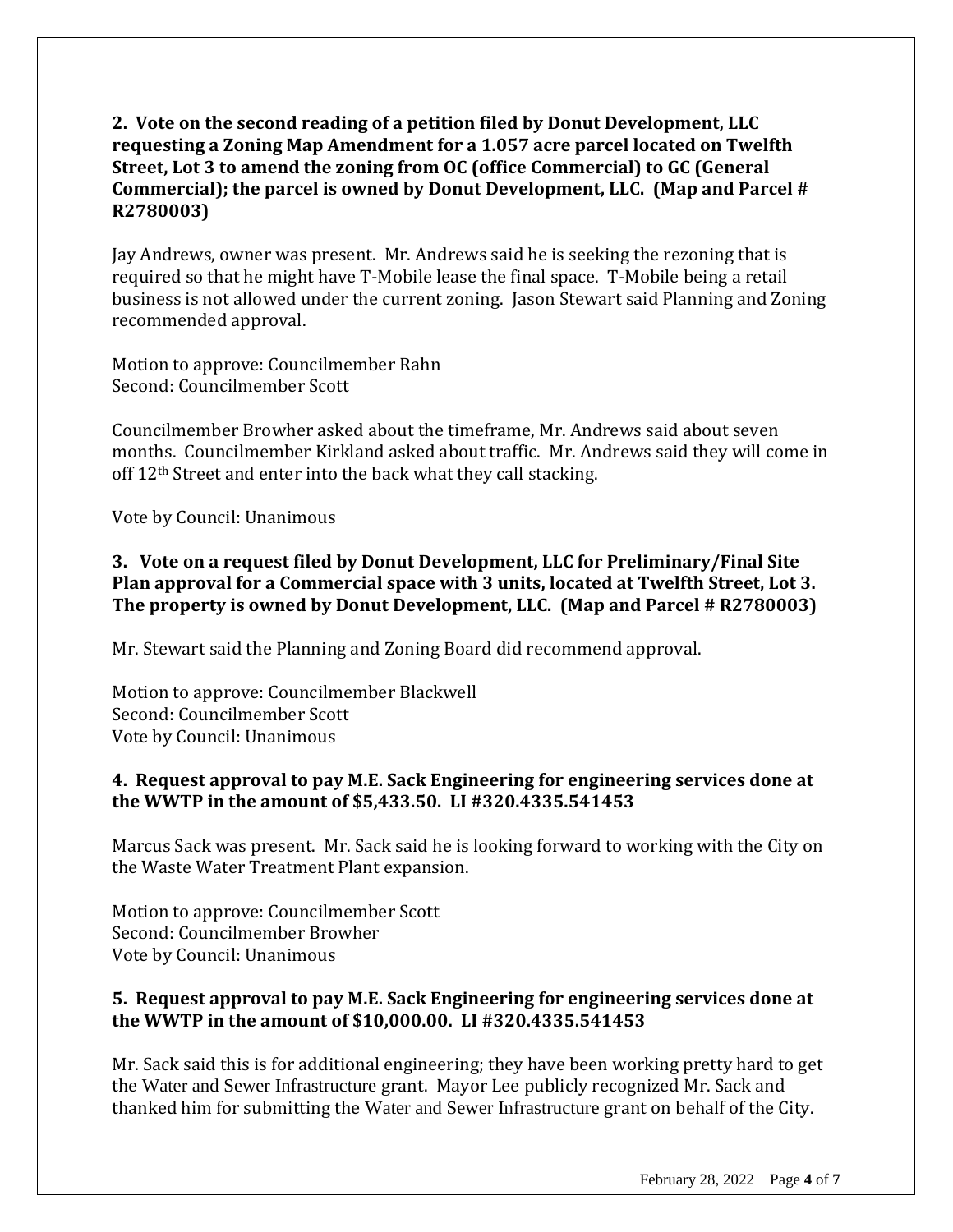The City will receive 7.3 million dollars. That will take care of about 75% of the Waste Water Treatment Plant upgrade. Councilmember Kirkland said this will do a lot for our City and asked about timeframe; Mr. Sack said he would like to say it will be completed in the next three years.

Motion to approve: Councilmember Scott Second: Councilmember Blackwell Vote by Council: Unanimous

## **6. Request approval of a maintenance agreement for the Thompson By-Pass Pumps with Current Edge Solutions, LLC in the amount of \$7,999.00. LI #506.4325.521200**

Tim Bowles said this is a maintenance contract to get the bypass pump serviced due to Thompson's lack of employees. We have to go to a separate company to get someone to maintain these pumps. This is a yearly maintenance contract, we have about 20 pumps. This company will come on site and fix them.

Motion to approve: Councilmember Kirkland Second: Councilmember Blackwell Vote by Council: Unanimous

Mr. Bowles said this company also services our generators, with a much quicker response.

## **7. Request approval to purchase one Exmark Lazer E 60 inch deck lawn mower in the amount of \$9,604.00 and one Exmark Lazer E 72 inch deck lawn mower in the amount of \$10, 029.00 from Gnanns Fix It Shop. LI #320.6100.541226**

Mr. Klimm said Mike Osborne could not be here because he was at Macomber for registration. These two mowers are budgeted out of SPLOST. One mower that he has now is inoperable.

Motion to approve: Councilmember Kirkland Second: Councilmember Rahn Vote by Council: Unanimous

## **8. Administrative Reports:**

**City Manager** – Mr. Klimm said Mr. Sack went overboard for us, he thanked Governor Kemp and the legislator delegation; Mr. Klimm requested a workshop for next Monday night to discuss the rewrite of Zoning Ordinance; and the other potential item, we are hoping to see some progress for an issue we are dealing with that will allow us to call a special meeting; the Planning Department has reached out to volunteers on the tractor trailer ordinance, we are trying to set up a meeting to work on the draft ordinance; he had a visit from the Garden Club, he publicly thanked them. They came to talk to him about the condition of Veterans Park. Mr. Klimm asked was this something Council would like to put on the table in the next budget cycle. Mayor Lee said it definitely needs some attention; last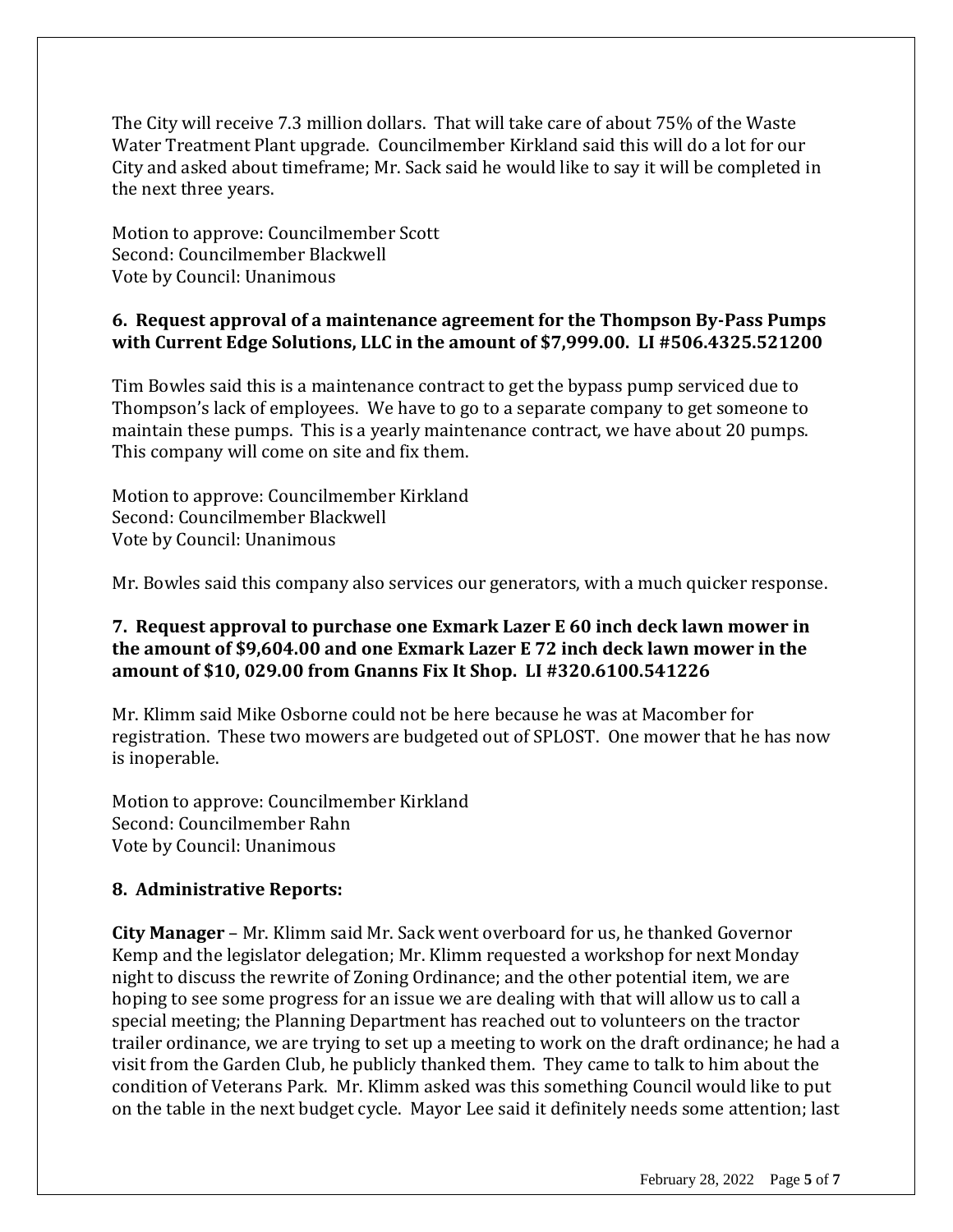week we spent an entire day interviewing potential fire Chief's, there were 7; he has received a request to do some road work to fill some potholes on the access road by Wiley's Furniture. Mr. Klimm said we will do a deed search to make sure they are not owned by the City. Councilmember Browher asked about searching for a deed on Veterans Park, Attorney Dickey said it was donated to the City by Union Camp Corporation. There was a provision that if it was not used as a park it would revert back to Union Camp. Councilmember Browher asked should we get this taken care to make sure the City owns this land. He would like to clear this up. Councilmember Kirkland said he would like to see about finding a park that is not right up on Highway 21.

**City Engineer** – Mr. Morgan gave an update on the Giles Park Football Field concept. He said the last time he was here there were some question about parking. He was able to get an additional 82 new spaces in addition to the 20 existing space.

He talked to Mr. Bowles about possibly having the whole site shallow welled for irrigation to not use City water to water the fields. Mr. Morgan said Mike Osborne talked about having the area fenced in and he may want to add another small building between the two facilities. Councilmember Kirkland asked about the nearby houses. Mr. Morgan said there is a tree line there and they would not cut any of the existing buffers. Councilmember Blackwell asked about drainage. Mr. Morgan said they have done a soil boring and the soil is suitable.

**Chief of Police** – Chief Murrell said they have six vehicles to go to auction on March 19, all are seized vehicles; Jimmy Hollingworth with Port Wentworth Police Department had passed, he had battled brain cancer for a couple of years. The Fire Department helped them out with putting the flag out over Highway 21; they are looking at hiring three officers real soon, one starts Wednesday, one the on the 10<sup>th</sup> and then one the following week; also we will be having a rehire, Officer Darrien Vance.

**Fire Department** – Interim Chief Reed said they have hired three new fire fighters; the volunteers are holding steady and morale is up; the new engine went into service; Councilmember Kirkland asked have you had anyone put in there notice, Chief Reed said we have not lost anymore.

**Mayor and Council** – Councilmember Browher asked about the hours at the 19th Hole Bistro. The hours will be 7am – 7pm.

Mayor Lee recognized Steve Yekel. Mr. Yekel is running for Effingham County State Court Judge.

**9. Executive session to discuss personnel, pending litigation, attorney client privilege, and real estate.**

Motion: Councilmember Scott Second: Councilmember Browher Vote by Council: Unanimous